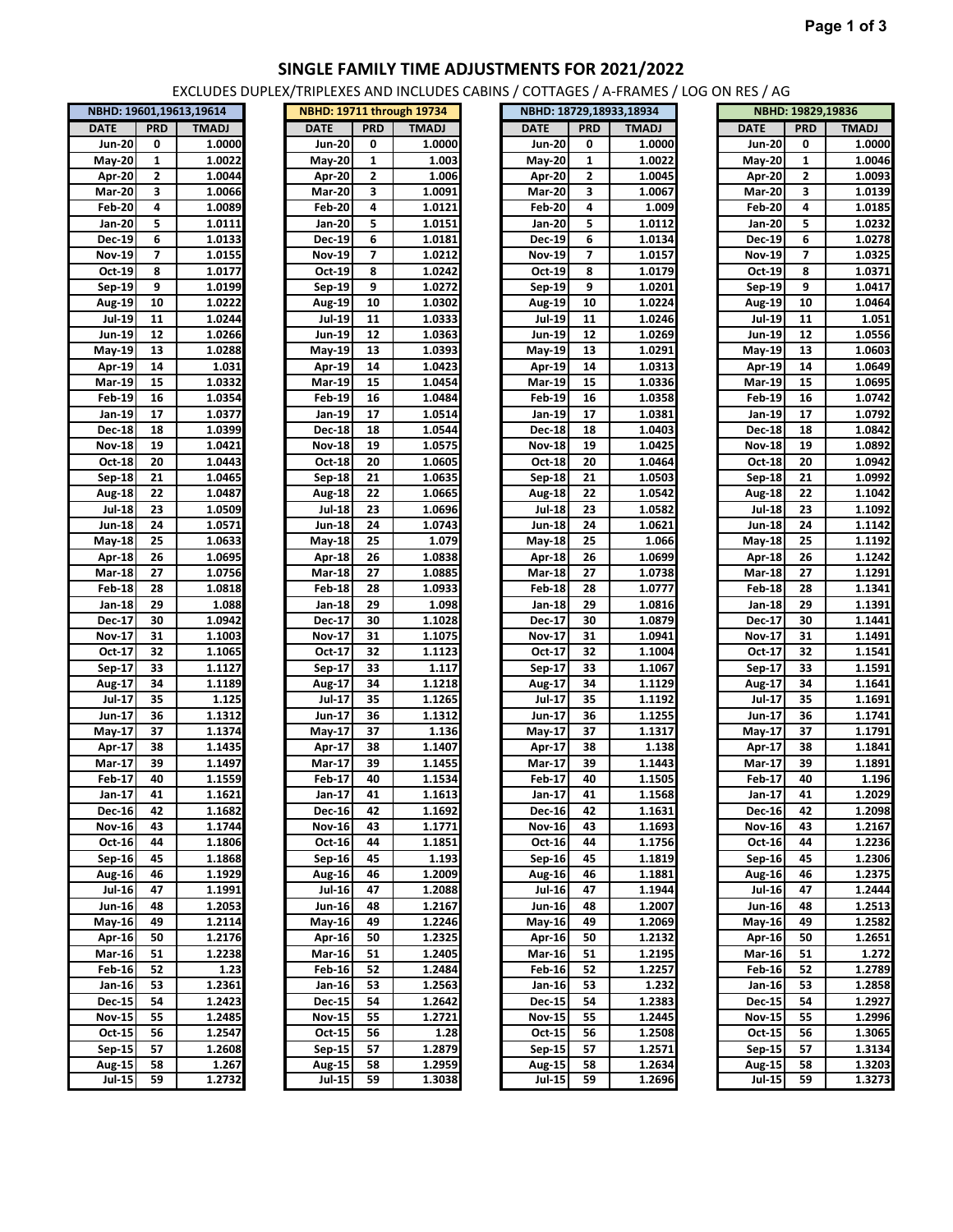## **SINGLE FAMILY TIME ADJUSTMENTS FOR 2021/2022**

EXCLUDES DUPLEX/TRIPLEXES AND INCLUDES CABINS / COTTAGES / A-FRAMES / LOG ON RES / AG

| NBHD: 28623,28506 |                |              |  |  |  |  |  |  |  |
|-------------------|----------------|--------------|--|--|--|--|--|--|--|
| <b>DATE</b>       | <b>PRD</b>     | <b>TMADJ</b> |  |  |  |  |  |  |  |
| Jun-20            | 0              | 1.0000       |  |  |  |  |  |  |  |
| May-20            | 1              | 1.0026       |  |  |  |  |  |  |  |
| Apr-20            | $\overline{2}$ | 1.0052       |  |  |  |  |  |  |  |
| <b>Mar-20</b>     | 3              | 1.0078       |  |  |  |  |  |  |  |
| Feb-20            | 4              | 1.0104       |  |  |  |  |  |  |  |
| Jan-20            | 5              | 1.013        |  |  |  |  |  |  |  |
|                   |                |              |  |  |  |  |  |  |  |
| <b>Dec-19</b>     | 6              | 1.0156       |  |  |  |  |  |  |  |
| Nov-19            | 7              | 1.0182       |  |  |  |  |  |  |  |
| Oct-19            | 8              | 1.0208       |  |  |  |  |  |  |  |
| Sep-19            | 9              | 1.0234       |  |  |  |  |  |  |  |
| Aug-19            | 10             | 1.026        |  |  |  |  |  |  |  |
| Jul-19            | 11             | 1.0286       |  |  |  |  |  |  |  |
| Jun-19            | 12             | 1.0312       |  |  |  |  |  |  |  |
| May-19            | 13             | 1.0338       |  |  |  |  |  |  |  |
| Apr-19            | 14             | 1.0364       |  |  |  |  |  |  |  |
| <b>Mar-19</b>     | 15             | 1.039        |  |  |  |  |  |  |  |
| Feb 19            | 16             | 1.0416       |  |  |  |  |  |  |  |
| Jan-19            | 17             | 1.0442       |  |  |  |  |  |  |  |
|                   | 18             | 1.0468       |  |  |  |  |  |  |  |
| Dec-18            |                |              |  |  |  |  |  |  |  |
| Nov 18            | 19             | 1.0494       |  |  |  |  |  |  |  |
| Oct 18            | 20             | 1.052        |  |  |  |  |  |  |  |
| Sep-18            | 21             | 1.0546       |  |  |  |  |  |  |  |
| Aug-18            | 22             | 1.0572       |  |  |  |  |  |  |  |
| <b>Jul-18</b>     | 23             | 1.0598       |  |  |  |  |  |  |  |
| Jun-18            | 24             | 1.0624       |  |  |  |  |  |  |  |
| May-18            | 25             | 1.0675       |  |  |  |  |  |  |  |
| Apr- $18$         | 26             | 1.0725       |  |  |  |  |  |  |  |
| <b>Mar-18</b>     | 27             | 1.0776       |  |  |  |  |  |  |  |
| Feb-18            | 28             | 1.0827       |  |  |  |  |  |  |  |
| Jan-18            | 29             | 1.0878       |  |  |  |  |  |  |  |
| Dec-17            | 30             | 1.0928       |  |  |  |  |  |  |  |
| <b>Nov-17</b>     | 31             | 1.0979       |  |  |  |  |  |  |  |
|                   |                |              |  |  |  |  |  |  |  |
| Oct 17            | 32             | 1.103        |  |  |  |  |  |  |  |
| Sep-17            | 33             | 1.1081       |  |  |  |  |  |  |  |
| Aug-17            | 34             | 1.1132       |  |  |  |  |  |  |  |
| Jul-17            | 35             | 1.1182       |  |  |  |  |  |  |  |
| Jun-17            | 36             | 1.1233       |  |  |  |  |  |  |  |
| May-17            | 37             | 1.1284       |  |  |  |  |  |  |  |
| Apr-17            | 38             | 1.1335       |  |  |  |  |  |  |  |
| Mar-17            | 39             | 1.1385       |  |  |  |  |  |  |  |
| <b>Feb-17</b>     | 40             | 1.1436       |  |  |  |  |  |  |  |
| Jan-17            | 41             | 1.1487       |  |  |  |  |  |  |  |
| <b>Dec-16</b>     | 42             | 1.1538       |  |  |  |  |  |  |  |
| Nov-16            | 43             | 1.1589       |  |  |  |  |  |  |  |
| Oct-16            | 44             | 1.1639       |  |  |  |  |  |  |  |
|                   |                | 1.169        |  |  |  |  |  |  |  |
| Sep-16            | 45             |              |  |  |  |  |  |  |  |
| Aug-16            | 46             | 1.1741       |  |  |  |  |  |  |  |
| <b>Jul-16</b>     | 47             | 1.1792       |  |  |  |  |  |  |  |
| Jun-16            | 48             | 1.1842       |  |  |  |  |  |  |  |
| May-16            | 49             | 1.1893       |  |  |  |  |  |  |  |
| Apr-16            | 50             | 1.1944       |  |  |  |  |  |  |  |
| <b>Mar-16</b>     | 51             | 1.1995       |  |  |  |  |  |  |  |
| <b>Feb-16</b>     | 52             | 1.2046       |  |  |  |  |  |  |  |
| Jan-16            | 53             | 1.2096       |  |  |  |  |  |  |  |
| <b>Dec-15</b>     | 54             | 1.2147       |  |  |  |  |  |  |  |
| Nov-15            | 55             | 1.2198       |  |  |  |  |  |  |  |
| Oct 15            | 56             | 1.2249       |  |  |  |  |  |  |  |
| Sep-15            | 57             | 1.2299       |  |  |  |  |  |  |  |
|                   |                |              |  |  |  |  |  |  |  |
| Aug-15            | 58             | 1.235        |  |  |  |  |  |  |  |
| Jul-15            | 59             | 1.2401       |  |  |  |  |  |  |  |

|               | NBHD: 28623,28506 |              |               | NBHD: 29502,29522       |              | NBHD: 29635,29414,29517 |              |              |
|---------------|-------------------|--------------|---------------|-------------------------|--------------|-------------------------|--------------|--------------|
| <b>DATE</b>   | <b>PRD</b>        | <b>TMADJ</b> | <b>DATE</b>   | <b>PRD</b>              | <b>TMADJ</b> | <b>DATE</b>             | <b>PRD</b>   | <b>TMADJ</b> |
| <b>Jun-20</b> | 0                 | 1.0000       | <b>Jun-20</b> | 0                       | 1.0000       | <b>Jun-20</b>           | 0            | 1.0000       |
| May-20        | 1                 | 1.0026       | <b>May-20</b> | 1                       | 1.0033       | <b>May-20</b>           | $\mathbf{1}$ | 1.0034       |
| Apr 20        | 2                 | 1.0052       | Apr-20        | 2                       | 1.0065       | Apr-20                  | 2            | 1.0068       |
| <b>Mar-20</b> | 3                 | 1.0078       | <b>Mar-20</b> | 3                       | 1.0098       | <b>Mar-20</b>           | 3            | 1.0102       |
| <b>Feb-20</b> | 4                 | 1.0104       | <b>Feb-20</b> | 4                       | 1.013        | <b>Feb-20</b>           | 4            | 1.0136       |
| Jan-20        | 5                 | 1.013        | Jan-20        | 5                       | 1.0163       | Jan-20                  | 5            | 1.0171       |
| Dec-19        | 6                 | 1.0156       | <b>Dec-19</b> | 6                       | 1.0196       | Dec-19                  | 6            | 1.0205       |
| Nov-19        | 7                 | 1.0182       | <b>Nov-19</b> | $\overline{\mathbf{z}}$ | 1.0228       | <b>Nov-19</b>           | 7            | 1.0239       |
| Oct-19        | 8                 | 1.0208       | Oct-19        | 8                       | 1.0261       | Oct 19                  | 8            | 1.0273       |
| Sep-19        | 9                 | 1.0234       | Sep-19        | 9                       | 1.0293       | Sep-19                  | 9            | 1.0307       |
| Aug-19        | 10                | 1.026        | Aug-19        | 10                      | 1.0326       | Aug-19                  | 10           | 1.0341       |
| $Jul-19$      | 11                | 1.0286       | <b>Jul-19</b> | 11                      | 1.0359       | <b>Jul-19</b>           | 11           | 1.0375       |
| Jun-19        | 12                | 1.0312       | Jun-19        | 12                      | 1.0391       | Jun-19                  | 12           | 1.0409       |
| May-19        | 13                | 1.0338       | May-19        | 13                      | 1.0424       | May-19                  | 13           | 1.0443       |
| Apr-19        | 14                | 1.0364       | Apr-19        | 14                      | 1.0456       | Apr-19                  | 14           | 1.0477       |
| Mar-19        | 15                | 1.039        | <b>Mar-19</b> | 15                      | 1.0489       | Mar-19                  | 15           | 1.0512       |
| Feb-19        | 16                | 1.0416       | <b>Feb-19</b> | 16                      | 1.0522       | Feb-19                  | 16           | 1.0546       |
| Jan-19        | 17                | 1.0442       | Jan-19        | 17                      | 1.0554       | Jan-19                  | 17           | 1.058        |
| <b>Dec-18</b> | 18                | 1.0468       | Dec-18        | 18                      | 1.0587       | Dec-18                  | 18           | 1.0638       |
| <b>Nov-18</b> | 19                | 1.0494       | <b>Nov-18</b> | 19                      | 1.0619       | <b>Nov-18</b>           | 19           | 1.0696       |
| Oct 18        | 20                | 1.052        | Oct-18        | 20                      | 1.0652       | Oct-18                  | 20           | 1.0754       |
| Sep-18        | 21                | 1.0546       | Sep-18        | 21                      | 1.0685       | Sep-18                  | 21           | 1.0812       |
| <b>Aug 18</b> | 22                | 1.0572       | <b>Aug-18</b> | 22                      | 1.0717       | <b>Aug 18</b>           | 22           | 1.087        |
| <b>Jul-18</b> | 23                | 1.0598       | <b>Jul-18</b> | 23                      | 1.075        | <b>Jul-18</b>           | 23           | 1.0928       |
| Jun-18        | 24                | 1.0624       | Jun-18        | 24                      | 1.0782       | Jun-18                  | 24           | 1.0986       |
| <b>May-18</b> | 25                | 1.0675       | <b>May-18</b> | 25                      | 1.0815       | <b>May-18</b>           | 25           | 1.1044       |
| Apr-18        | 26                | 1.0725       | Apr-18        | 26                      | 1.0848       | Apr-18                  | 26           | 1.1103       |
| Mar-18        | 27                | 1.0776       | <b>Mar-18</b> | 27                      | 1.0921       | Mar-18                  | 27           | 1.1161       |
| <b>Feb 18</b> | 28                | 1.0827       | <b>Feb-18</b> | 28                      | 1.0995       | <b>Feb-18</b>           | 28           | 1.1219       |
| Jan-18        | 29                | 1.0878       | Jan-18        | 29                      | 1.1069       | Jan-18                  | 29           | 1.1277       |
| Dec-17        | 30                | 1.0928       | Dec-17        | 30                      | 1.1143       | Dec-17                  | 30           | 1.1335       |
| <b>Nov-17</b> | 31                | 1.0979       | Nov-17        | 31                      | 1.1216       | <b>Nov-17</b>           | 31           | 1.1393       |
| Oct-17        | 32                | 1.103        | Oct-17        | 32                      | 1.129        | Oct 17                  | 32           | 1.1451       |
| Sep-17        | 33                | 1.1081       | Sep-17        | 33                      | 1.1364       | Sep-17                  | 33           | 1.1509       |
| Aug-17        | 34                | 1.1132       | <b>Aug-17</b> | 34                      | 1.1438       | <b>Aug-17</b>           | 34           | 1.1567       |
| Jul-17        | 35                | 1.1182       | Jul-17        | 35                      | 1.1511       | Jul-17                  | 35           | 1.1625       |
| Jun-17        | 36                | 1.1233       | Jun-17        | 36                      | 1.1585       | Jun-17                  | 36           | 1.1683       |
| May-17        | 37                | 1.1284       | May-17        | 37                      | 1.1659       | <b>May-17</b>           | 37           | 1.1742       |
| Apr-17        | 38                | 1.1335       | Apr-17        | 38                      | 1.1733       | Apr-17                  | 38           | 1.18         |
| Mar-17        | 39                | 1.1385       | Mar-17        | 39                      | 1.1807       | Mar-17                  | 39           | 1.1858       |
| Feb-17        | 40                | 1.1436       | Feb-17        | 40                      | 1.188        | Feb-17                  | 40           | 1.1916       |
| Jan-17        | 41                | 1.1487       | Jan-17        | 41                      | 1.1954       | Jan-17                  | 41           | 1.1974       |
| Dec-16        | 42                | 1.1538       | Dec-16        | 42                      | 1.2028       | Dec-16                  | 42           | 1.2032       |
| <b>Nov-16</b> | 43                | 1.1589       | Nov-16        | 43                      | 1.2102       | <b>Nov-16</b>           | 43           | 1.209        |
| Oct- $16$     | 44                | 1.1639       | Oct-16        | 44                      | 1.2175       | Oct-16                  | 44           | 1.2148       |
| Sep-16        | 45                | 1.169        | Sep-16        | 45                      | 1.2249       | Sep-16                  | 45           | 1.2206       |
| Aug-16        | 46                | 1.1741       | <b>Aug-16</b> | 46                      | 1.2323       | Aug-16                  | 46           | 1.2264       |
| Jul 16        | 47                | 1.1792       | <b>Jul-16</b> | 47                      | 1.2397       | <b>Jul-16</b>           | 47           | 1.2322       |
| Jun-16        | 48                | 1.1842       | Jun-16        | 48                      | 1.247        | Jun-16                  | 48           | 1.2381       |
| $May-16$      | 49                | 1.1893       | May-16        | 49                      | 1.2544       | May-16                  | 49           | 1.2439       |
| Apr-16        | 50                | 1.1944       | Apr-16        | 50                      | 1.2618       | Apr 16                  | 50           | 1.2497       |
| Mar-16        | 51                | 1.1995       | Mar-16        | 51                      | 1.2692       | Mar-16                  | 51           | 1.2555       |
| Feb-16        | 52                | 1.2046       | <b>Feb-16</b> | 52                      | 1.2765       | <b>Feb-16</b>           | 52           | 1.2613       |
| Jan-16        | 53                | 1.2096       | Jan-16        | 53                      | 1.2839       | Jan-16                  | 53           | 1.2671       |
| Dec-15        | 54                | 1.2147       | Dec-15        | 54                      | 1.2913       | Dec-15                  | 54           | 1.2729       |
| <b>Nov-15</b> | 55                | 1.2198       | <b>Nov-15</b> | 55                      | 1.2987       | <b>Nov-15</b>           | 55           | 1.2787       |
| Oct 15        | 56                | 1.2249       | Oct 15        | 56                      | 1.306        | Oct 15                  | 56           | 1.2845       |
| Sep-15        | 57                | 1.2299       | Sep-15        | 57                      | 1.3134       | Sep-15                  | 57           | 1.2903       |
| Aug-15        | 58                | 1.235        | Aug-15        | 58                      | 1.3208       | <b>Aug-15</b>           | 58           | 1.2962       |
| $Jul-15$      | 59                | 1.2401       | $Jul-15$      | 59                      | 1.3282       | <b>Jul-15</b>           | 59           | 1.302        |
|               |                   |              |               |                         |              |                         |              |              |

| KAIVIES / LUG UN KES / AG |            |                         |
|---------------------------|------------|-------------------------|
|                           |            | NBHD: 29635,29414,29517 |
| <b>DATE</b>               | <b>PRD</b> | <b>TMADJ</b>            |
| <b>Jun-20</b>             | 0          | 1.0000                  |
| $May-20$                  | 1          | 1.0034                  |
| <b>Apr-20</b>             | 2          | 1.0068                  |
| Mar-20                    | 3          | 1.0102                  |
| Feb-20                    | 4          | 1.0136                  |
| Jan-20                    | 5          | 1.0171                  |
| Dec-19                    | 6          | 1.0205                  |
| Nov-19                    | 7          | 1.0239                  |
| Oct-19                    | 8          | 1.0273                  |
| Sep-19                    | 9          | 1.0307                  |
| Aug-19                    | 10         | 1.0341                  |
| Jul-19                    | 11         | 1.0375                  |
| Jun-19                    | 12         | 1.0409                  |
| May-19                    | 13         | 1.0443                  |
| Apr-19                    | 14         | 1.0477                  |
| Mar-19                    | 15         | 1.0512                  |
| Feb-19                    | 16         | 1.0546                  |
| Jan-19                    | 17         | 1.058                   |
| Dec-18                    | 18         | 1.0638                  |
| Nov-18                    | 19         | 1.0696                  |
| Oct-18                    | 20         | 1.0754                  |
| Sep-18                    | 21         | 1.0812                  |
| Aug-18                    | 22         | 1.087                   |
| <b>Jul-18</b>             | 23         | 1.0928                  |
| Jun-18                    | 24         | 1.0986                  |
| May-18                    | 25         | 1.1044                  |
| Apr-18                    | 26         | 1.1103                  |
| <b>Mar-18</b>             | 27         | 1.1161                  |
| Feb-18                    | 28         | 1.1219                  |
| Jan-18                    | 29         | 1.1277                  |
| Dec-17                    | 30         | 1.1335                  |
| Nov-17                    | 31         | 1.1393                  |
| Oct-17                    | 32         | 1.1451                  |
| Sep-17                    | 33         | 1.1509                  |
| Aug-17                    | 34         | 1.1567                  |
| Jul-17                    | 35         | 1.1625                  |
| Jun-17                    | 36         | 1.1683                  |
| May-17                    | 37         | 1.1742                  |
| Apr-17                    | 38         | 1.18                    |
| Mar-17                    | 39         | 1.1858                  |
| Feb-17                    | 40         | 1.1916                  |
| Jan-17                    | 41         | 1.1974                  |
| Dec-16                    | 42         | 1.2032                  |
| Nov-16                    | 43         | 1.209                   |
| Oct-16                    | 44         | 1.2148                  |
| Sep-16                    | 45         | 1.2206                  |
| Aug-16                    | 46         | 1.2264                  |
| Jul-16                    | 47         | 1.2322                  |
| Jun-16                    | 48         | 1.2381                  |
| May-16                    | 49         | 1.2439                  |
| Apr-16                    | 50         | 1.2497                  |
| Mar-16                    | 51         | 1.2555                  |
| Feb-16                    | 52         | 1.2613                  |
| Jan-16                    | 53         | 1.2671                  |
| <b>Dec-15</b>             | 54         | 1.2729                  |
|                           |            |                         |
| Nov-15                    | 55         | 1.2787                  |
| Oct 15                    | 56<br>57   | 1.2845                  |
| Sep-15                    | 58         | 1.2903<br>1.2962        |
| Aug-15<br>Jul-15          | 59         | 1.302                   |
|                           |            |                         |